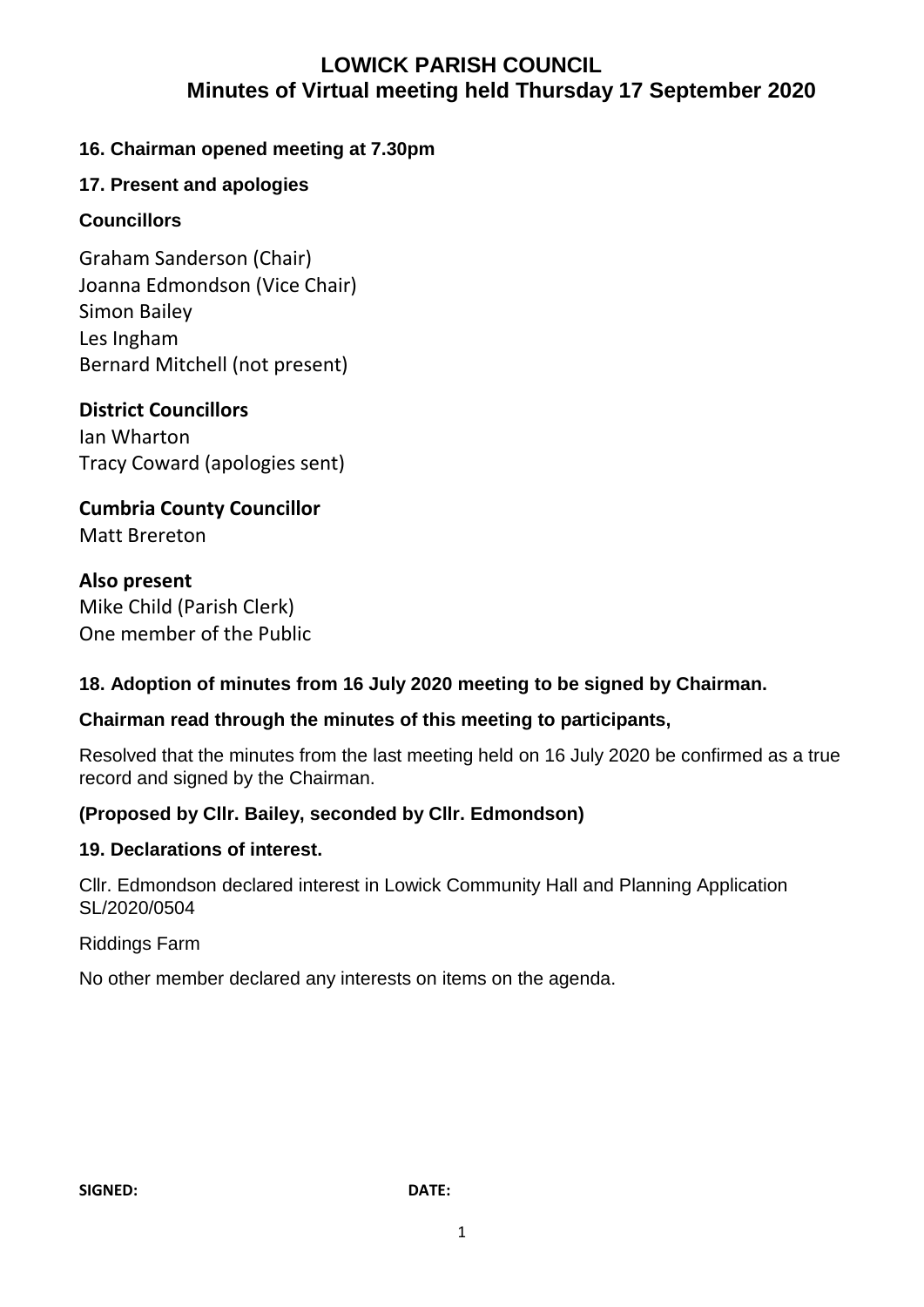### **LOWICK PARISH COUNCIL Minutes of Virtual meeting held Thursday 17 September 2020 20. Public participation / report from County and District Councillors**.

### **Report from Cllr. Brereton.**

#### **On traffic issues / speeding through the Parish also refer to item 26.**

A Steering Group of Parishes within the Crake Valley (including Penny Bridge, Spark Bridge, Lowick and Water Yeat) are to investigate extensions to 40mph speed limits and other traffic issues on the A5092 and A5084. There is a proposal to extend the 40mph limit from Penny Bridge through to Lowick.

The first meeting will be held within the next five weeks.

Once organised the meeting, which will probably be held via Microsoft Teams, will include presentations from Carol Last (Community Support Officer) and The Highways Department.

#### **Cllr. Sanderson volunteered as Liaison Officer to attend this meeting and deal with the issues raised. (Item 23a)**

Moving SatNav sign on A5092 which is an ongoing issue, he is in contact with 'Helen's' department for it to be moved to a more suitable location.

There is a need to monitor the speed of vehicles and vehicles turning off at The Farmers Arms and driving through Spark Bridge.

#### **Flooding issues / gullies blocked on A5092 at Woodgate (also refer to item 23a)**

He suggested that the complaint from the resident is forwarded on to him which he will then take up with Shamus Giles, Flooding Engineer at Highways who visited the site at least 9 months ago and has not yet taken any action to resolve the problem.

This is a longstanding issue, the resident who has been approached by the Highways has no authority or enforcement powers to compel the landowner / builder to rectify this.

### **Parish Council to contact Lengthsman to visit site.**

#### **Report from Cllr. Wharton.**

**The Farmers Arms, Lowick** – nothing further to report. Result of recent survey sent to residents, the majority of those who replied would prefer it to remain as a public house / community pub.

#### **Further update at November meeting.**

#### **Traffic issues A5092 and A5084**

Reiterated Cllr. Brereton's comments (as above) also mentioned a significant increase in heavy traffic, noise mainly down to the road surface and speed of vehicles.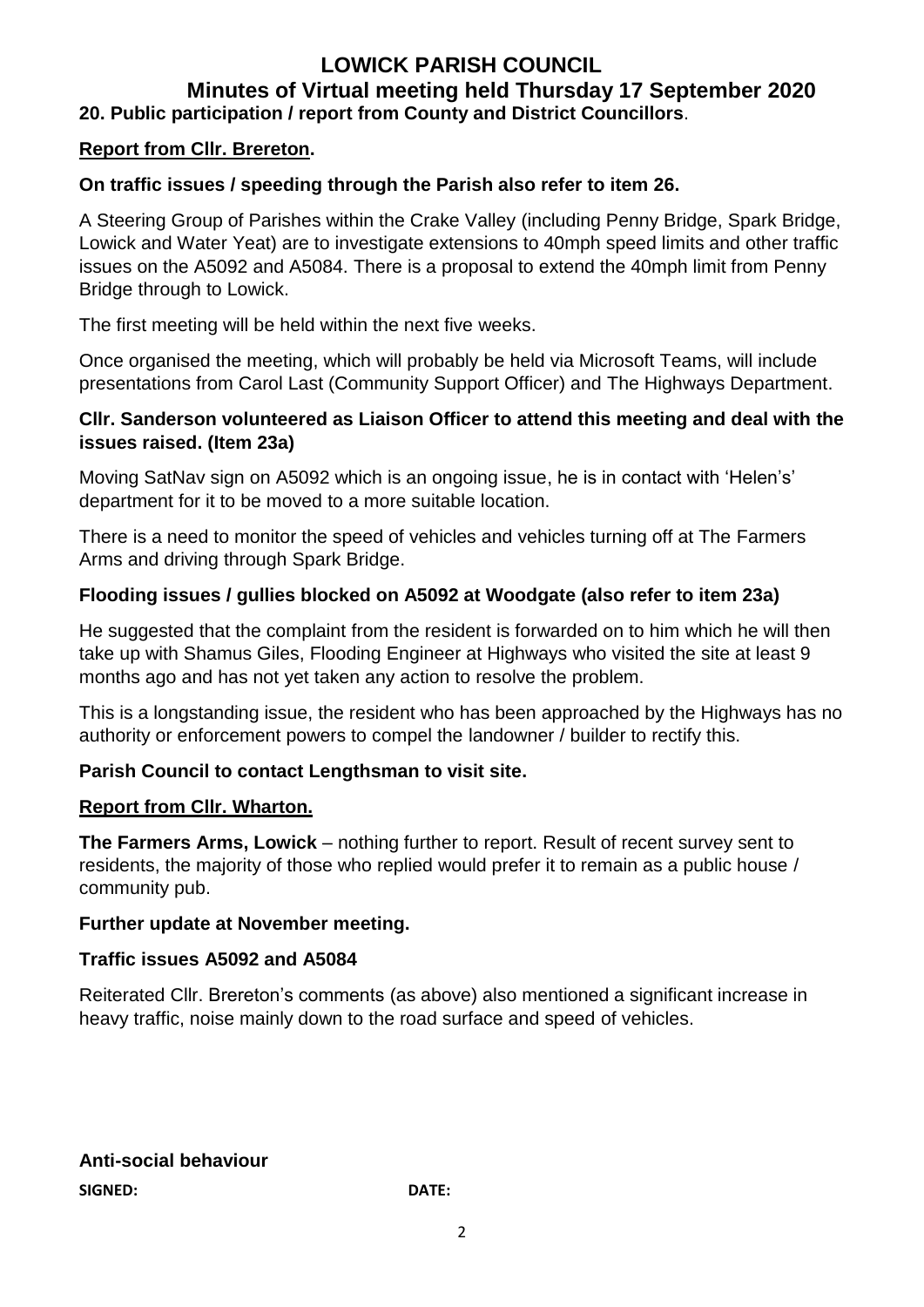# **LOWICK PARISH COUNCIL**

# **Minutes of Virtual meeting held Thursday 17 September 2020**

East of the Lake and surrounding area. In lockdown large groups of undesirable people were congregating using threatening and violent behaviour towards residents / guides. Strong message is that, do not approach or challenge them, need to report to police (telephone 101) and relevant authorities. Road has just reopened and the plan is for it to remain open in the winter and review prior to summer 2021. This will be in consultation with the relative Parish Councils and authorities.

### **21. Annual Accounts to year end 31 March 2020**.

- a) Internal Audit Report.
- b) Annual Governance Statement.
- c) Accounts.
- d) Exemption Certificate.

The Clerk reported on the internal audit, referring the Council to the Internal Audit Report and draft Annual Governance and Accountability Return 2019/2020 Part 2 as circulated before the meeting.

The Council considered the report and draft and resolves to approve the internal audit report and Annual Governance and Accountability Return 2019/2020 Part 2.

### **Forms completed by Chair and Clerk with the Certificate of Exemption sent to the External Auditors by email on 18 September 2020.**

### **22. Progress Update**;

a) Lowick Community Hall - Cllr.Edmondson advised that the hall is looking at ways it can reopen.

**Hall continues to remain closed due to Covid 19**.

b) Lowick Green Management Committee. Report circulated prior to meeting**.**

**Possible removal of elderflower tree opposite Hopefield Cottages. Council have no objection but would like a replacement tree to be planted elsewhere on the Green.**

- c) CC Highways **update from Cllr Brereton see item 20.**
- d) X12 Bus Service **Nothing further to report.**
- e) Parish Plan **Cllr. Ingham to re circulate information to all members to see if**

**it is 'fit for purpose' and review at November 2020 meeting.**

**Action - Chairman confirmed he would contact Cllr. Mitchell to see if he is still interested in being involved.**

f) Lengthsman – Clerk had already made contact with Lengthsman. An outstanding

**SIGNED: DATE:**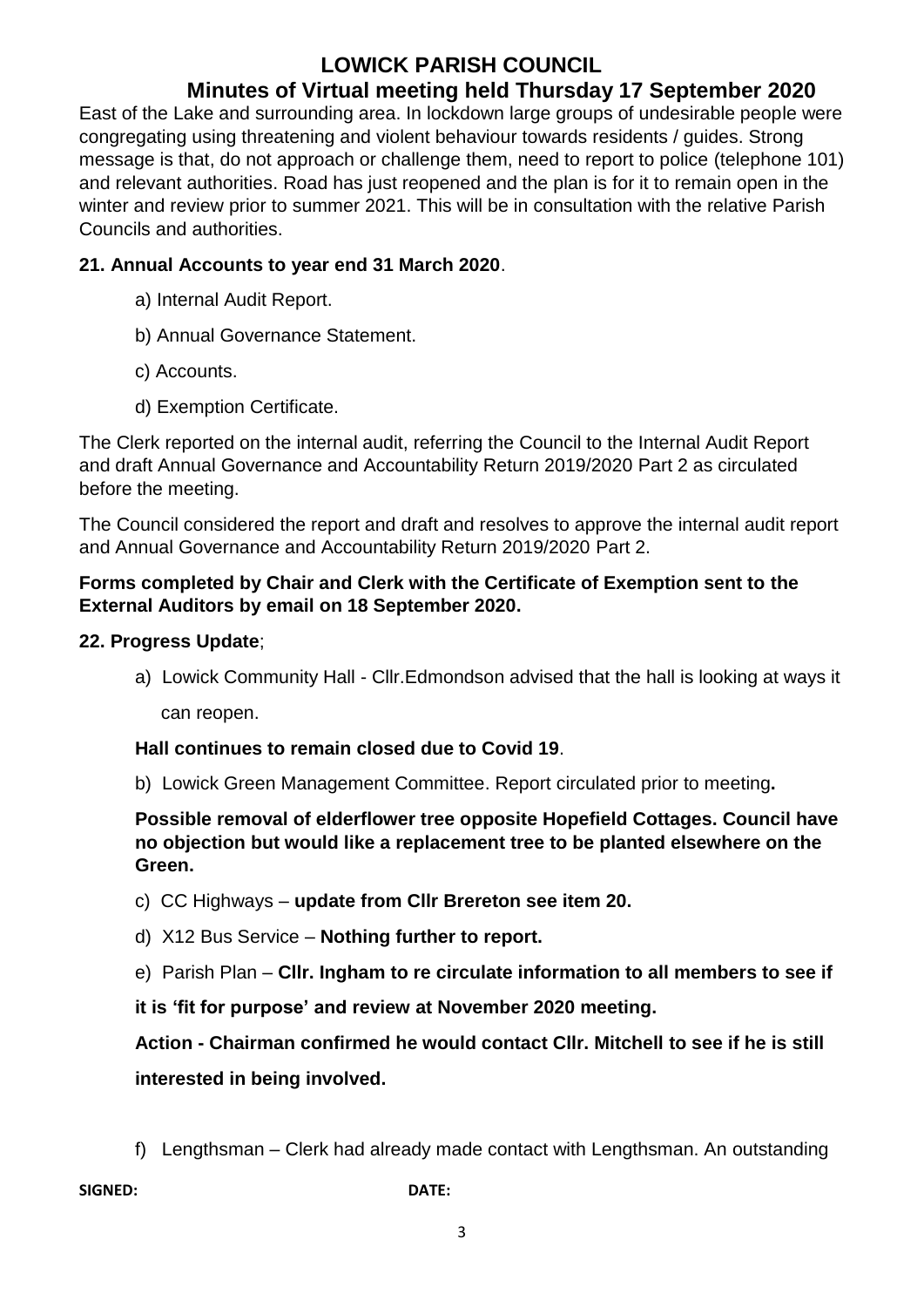# **LOWICK PARISH COUNCIL**

 **Minutes of Virtual meeting held Thursday 17 September 2020** invoice of £64 to be paid.

# **Clerk to liaise with Lengthsman over work required and around flooding at Woodgate and other locations.**

g) Moss Wood, Blawith – Cllr. Bailey reported that he has had direct contact by email with PC Harris (last report from PC Harris to both Lowick and Blawith Parish Councils was by email 5/7/2020) Nothing further to report other than speculation of what's happening on site, cloning of vehicles and planning issues. Local residents have reported three vehicles remain on site contrary to planning enforcement

# **Cllr.Bailey confirmed he would follow up on the planning issues. Update at**

### **November meeting.**

h) Farmers Arms, Lowick – **see Item 20.**

### **23. Correspondence**

a) Email from local resident regarding flooding on A5092 at Woodgate.

### **See item 20**

b) BT Public Payphone removal, Lowick Bridge, Ulverston LA12 8EF.

### **Resolved that the Parish Council has no objections to the removal of the phone box.**

c) Government White Paper on changes to planning in England.

Document forwarded prior to meeting.

Consultation period ends 29 October 2020,

**Cllr.Ingham raised a comment on the lower limit of a new housing development being raised to 40 houses for the need to include affordable houses. Lowick Parish is far too small for a development of this size as are the surrounding Parishes. This situation could prevent any new affordable homes being built between Ulverston and Ambleside (at least)**

### **24. Planning Applications**, as circulated prior to meeting

SLDC - SL/2020/0504

Riddings Farm, Lowick Green Ulverston, LA12 8EA.

Agricultural storage building (Muck midden)

**Parish Council have made comments to SDLC.**

### **24. Planning Applications (continued)**

**SIGNED: DATE:**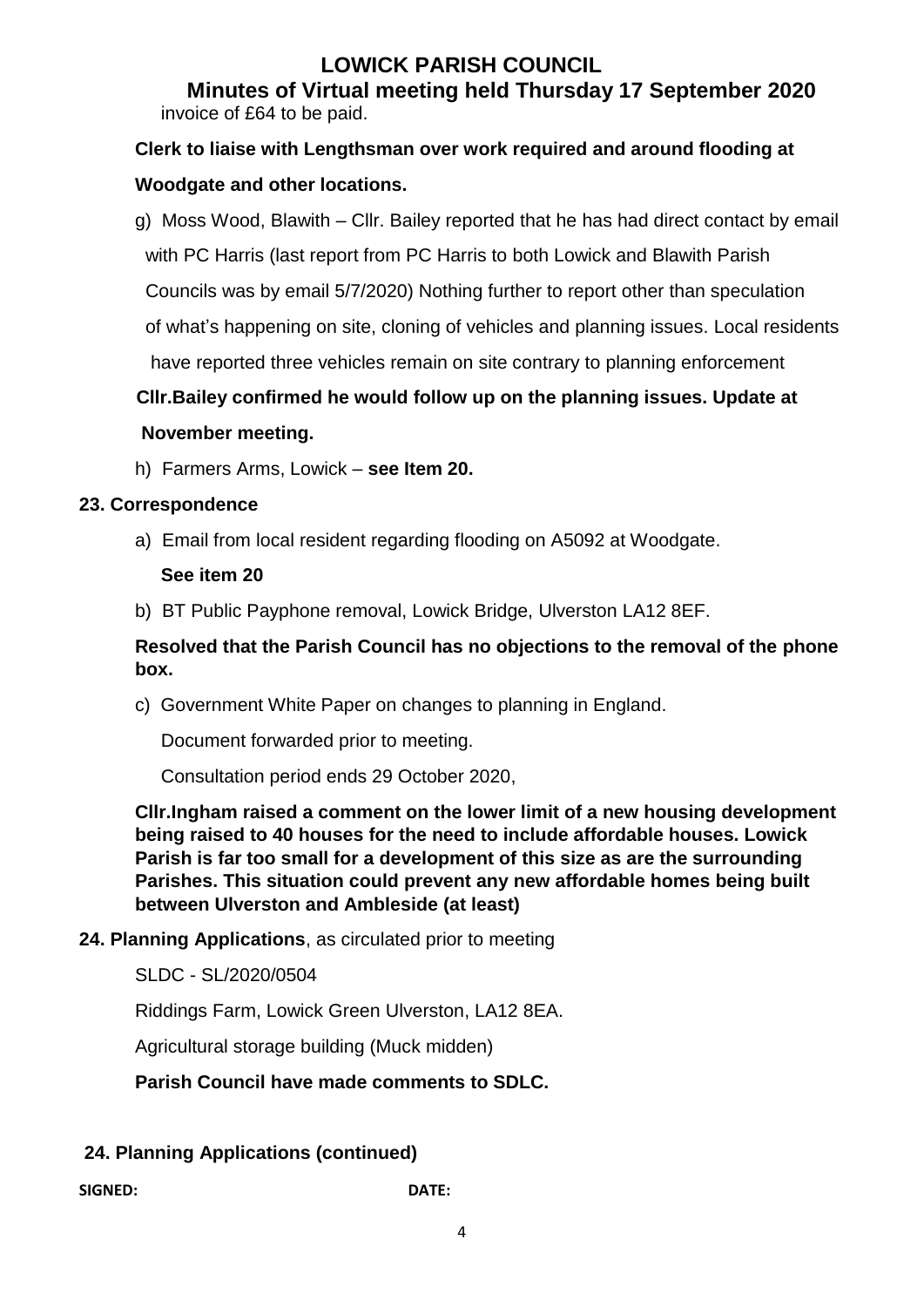# **LOWICK PARISH COUNCIL**

### **Minutes of Virtual meeting held Thursday 17 September 2020**

LDNP 7/2020/5404

School House, Lowick Green LA12 8EB

Provision of 2 story extension and replacement of existing porch to house, provision of ancillary buildings, engineering works, provision of access track and hardstanding for house and business use.

### **Parish Council have made comments to LDNP.**

**No decision on the application at the time of this meeting.**

**25. Adoption of Retention of Documents Policy** as per CALC guidelines,

### **Agreed by Council**

**(Proposed by Cllr. Edmondson, Seconded by Cllr. Ingham).**

**26. Petition** organised by a local resident on noise and frequency of heavy goods vehicles on A5092 at Lowick and the condition of the road surface.

### **See Item 20.**

**27. Off road trail bikes unlawfully using land around Gt. Burney, Blawith Knott and towards Beacon Tarn.**

**Report from Cllr. Bailey that he had been approached by several residents concerned about the misuse of Common Land and footpaths by groups of offroad motorbike riders and also riding illegally on the Public Highway. Advice from PC Harris is that the Police would appreciate reports to telephone number 101 / text 61016 to assist in the proper control of these matters. Noted by the Council.**

### **28. Virtual Training Courses CALC**

As forwarded to Councillors prior to meeting.

Cllr. Bailey to attend The Effective Councillor Part 1 (22/9/20) & Part 2 (29/9/20).

Parish Clerk to attend Clerk Induction Course. Part 1 (13/10/20) & Part 2 (20/10/20)

### **29. Neighbourhood Watch.**

Report from Cllr. Bailey – he will continue to be in contact with PC Harris and residents with a view to setting up a local group.

### **Update at November meeting**